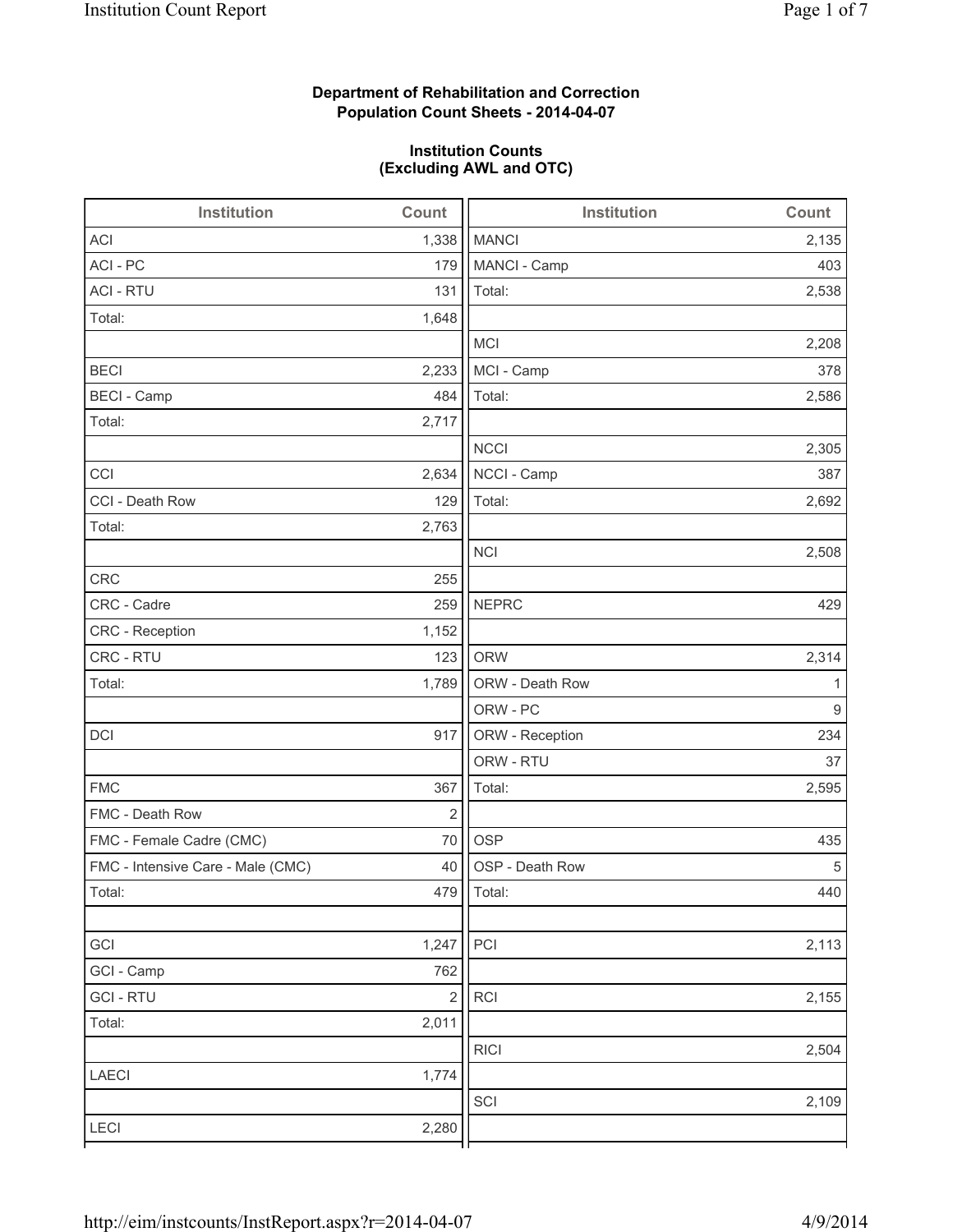| LECI - Camp              | 186   | SOCF        |                          | 1,119  |
|--------------------------|-------|-------------|--------------------------|--------|
| Total:                   | 2,466 | SOCF - RTU  |                          | 63     |
|                          |       | Total:      |                          | 1,182  |
| <b>LOCI</b>              | 2,271 |             |                          |        |
|                          |       | <b>TCI</b>  |                          | 1,109  |
| <b>LORCI</b>             | 152   | TCI - Camp  |                          | 441    |
| LORCI - Cadre            | 243   | Total:      |                          | 1,550  |
| <b>LORCI - Reception</b> | 1,142 |             |                          |        |
| Total:                   | 1,537 | <b>TOCI</b> |                          | 1,047  |
|                          |       |             |                          |        |
| <b>MACI</b>              | 1,028 | <b>WCI</b>  |                          | 1,315  |
| MACI - Minimum           | 1,411 | WCI - RTU   |                          | 47     |
| MACI - Youth             | 17    | Total:      |                          | 1,362  |
| Total:                   | 2,456 |             |                          |        |
|                          |       |             | <b>Total Population:</b> | 50,638 |

\* The Total Population includes 37 Offenders with Reason Codes 30 & 31.

\*\* The Total Population includes 28 Offenders with Reason Code 0A.

### **Male Population by Security Level (Include AWL and Exclude OTC)**

| <b>Security Level</b>  |                   | <b>Body</b> | <b>AWL</b>     | $(-OTC)$ | <b>Total</b> |  |
|------------------------|-------------------|-------------|----------------|----------|--------------|--|
| Total Level 5          |                   | 108         |                | 0        | 109          |  |
| Total Level 4          |                   | 1,741       | 9              | 8        | 1,742        |  |
| Total Level 3          |                   | 11,606      | 124            | 104      | 11,626       |  |
| Total Level 2          |                   | 17,249      | 210            | 150      | 17,309       |  |
| Total Level 1          |                   | 15,707      | 164            | 100      | 15,771       |  |
| <b>Total Death Row</b> |                   | 136         | $\overline{2}$ |          | 137          |  |
|                        | <b>Total Male</b> | 46,547      | 510            | 363      | 46,694       |  |

### **Female Population by Institution (Include AWL and Exclude OTC)**

| Institution              | <b>Body</b> | <b>AWL</b> | $(-OTC)$ | <b>Total</b> |
|--------------------------|-------------|------------|----------|--------------|
| DCI                      | 917         |            | 5        | 919          |
| <b>FMC</b>               | 5           | 2          |          | 6            |
| FMC - Female Cadre (CMC) | 70          | 0          |          | 70           |
| <b>NEPRC</b>             | 429         | 10         | 5        | 434          |
| <b>ORW</b>               | 2,314       | 65         | 36       | 2,343        |
| ORW - Death Row          |             | 0          | 0        |              |
| ORW - PC                 | 9           | $\Omega$   | $\Omega$ | 9            |
| ORW - Reception          | 234         |            |          | 234          |
| ORW - RTU                | 37          | 0          | $\Omega$ | 37           |
|                          |             |            |          |              |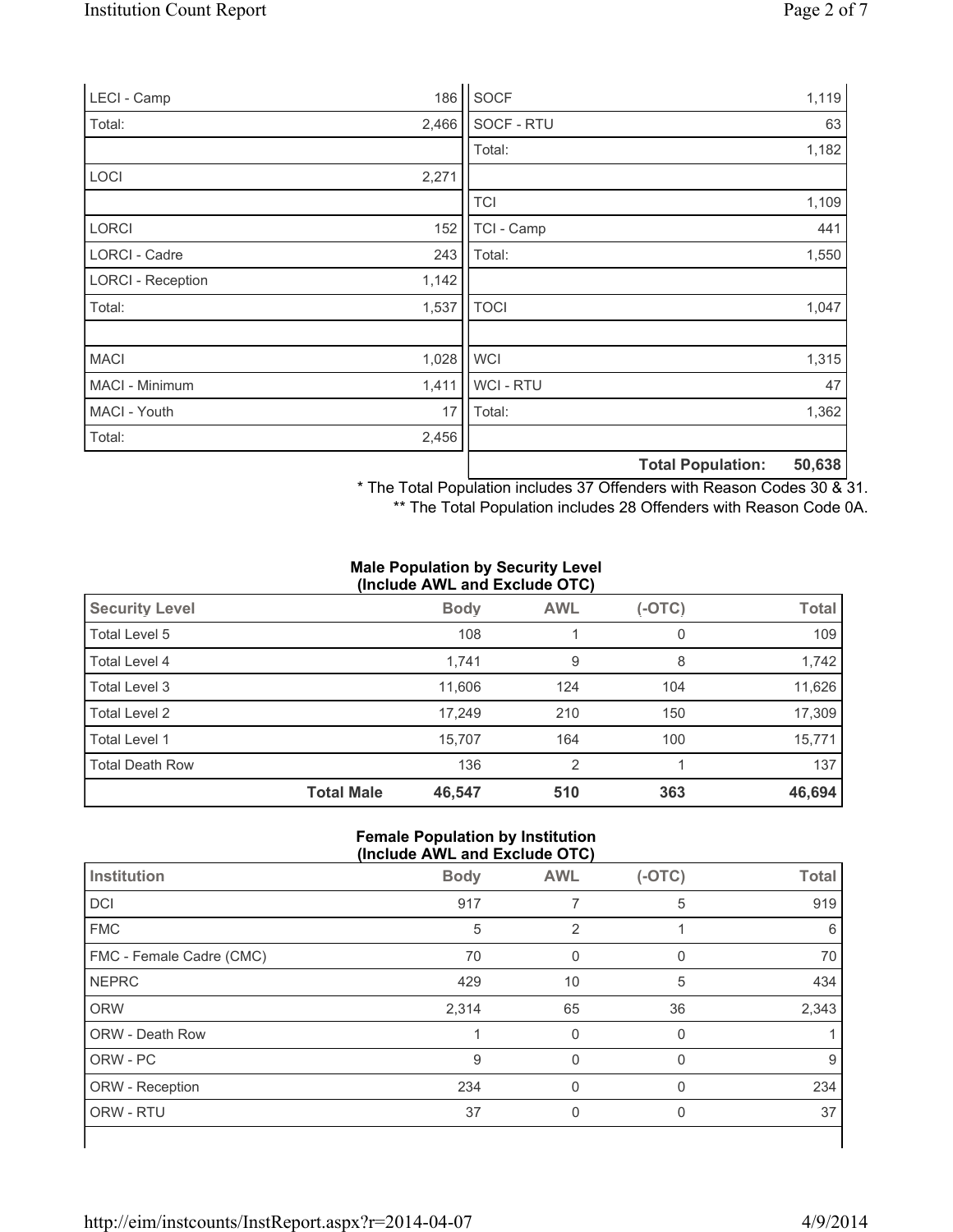| <b>Total Female</b>      | 4.016  | 84  | 47  | 4,053  |
|--------------------------|--------|-----|-----|--------|
| <b>Total Population:</b> | 50,563 | 594 | 410 | 50,747 |

| <b>Male Population by Institution: Security Level 5</b><br>(Include AWL and Exclude OTC) |                      |             |            |          |              |
|------------------------------------------------------------------------------------------|----------------------|-------------|------------|----------|--------------|
| <b>Institution</b>                                                                       |                      | <b>Body</b> | <b>AWL</b> | $(-OTC)$ | <b>Total</b> |
| <b>MANCI</b>                                                                             |                      |             |            |          |              |
| <b>OSP</b>                                                                               |                      | 101         |            |          | 101          |
| <b>SOCF</b>                                                                              |                      | 6           |            |          |              |
| <b>TOCI</b>                                                                              |                      |             |            |          |              |
|                                                                                          | <b>Total Level 5</b> | 108         |            |          | 109          |

## **Male Population by Institution: Security Level 4 (Include AWL and Exclude OTC)**

| <b>Institution</b>         |                      | <b>Body</b>    | <b>AWL</b>          | $(-OTC)$            | <b>Total</b>              |
|----------------------------|----------------------|----------------|---------------------|---------------------|---------------------------|
| $\boldsymbol{\mathsf{AC}}$ |                      | 1              | $\mathbf 0$         | $\mathbf 0$         | 1                         |
| ACI - PC                   |                      | $\sqrt{2}$     | $\mathsf 0$         | $\mathsf 0$         | $\mathbf 2$               |
| ${\sf CRC}$                |                      | $\mathbf{1}$   | $\mathbf 0$         | $\mathbf 0$         |                           |
| CRC - RTU                  |                      | $\mathbf{1}$   | $\mathsf{O}\xspace$ | $\mathbf 0$         |                           |
| <b>FMC</b>                 |                      | 1              | $\mathbf 0$         | $\mathbf 0$         | 1                         |
| LECI                       |                      | 18             | $\mathbf 0$         | $\mathbf 0$         | 18                        |
| LOCI                       |                      | $\mathbf 1$    | $\mathbf 0$         | $\mathbf 0$         | $\mathbf{1}$              |
| LORCI                      |                      | $\overline{2}$ | $\mathbf 0$         | $\mathbf 0$         | $\sqrt{2}$                |
| <b>MANCI</b>               |                      | 26             | 1                   | 1                   | 26                        |
| MCI                        |                      | $\overline{2}$ | $\mathbf 0$         | $\mathbf 0$         | $\overline{2}$            |
| <b>OSP</b>                 |                      | 326            | $\mathbf 0$         | $\mathbf 0$         | 326                       |
| RCI                        |                      | 19             | $\mathbf 0$         | $\mathbf 0$         | $19$                      |
| SOCF                       |                      | 1,048          | 5                   | $\overline{5}$      | 1,048                     |
| SOCF - RTU                 |                      | 58             | $\mathbf 0$         | $\mathbf 0$         | 58                        |
| <b>TCI</b>                 |                      | 15             | $\mathbf 0$         | $\mathbf 0$         | 15                        |
| <b>TOCI</b>                |                      | 213            | $\overline{c}$      | 1                   | 214                       |
| <b>WCI</b>                 |                      | $\overline{4}$ | $\mathbf{1}$        | 1                   | 4                         |
| WCI - RTU                  |                      | 3              | $\mathsf 0$         | $\mathsf{O}\xspace$ | $\ensuremath{\mathsf{3}}$ |
|                            | <b>Total Level 4</b> | 1,741          | $\boldsymbol{9}$    | ${\bf 8}$           | 1,742                     |

# **Male Population by Institution: Security Level 3**

| (Include AWL and Exclude OTC) |             |            |          |         |  |
|-------------------------------|-------------|------------|----------|---------|--|
| <b>Institution</b>            | <b>Body</b> | <b>AWL</b> | $(-OTC)$ | Total . |  |
| <b>ACI</b>                    | 15          |            |          |         |  |
|                               |             |            |          |         |  |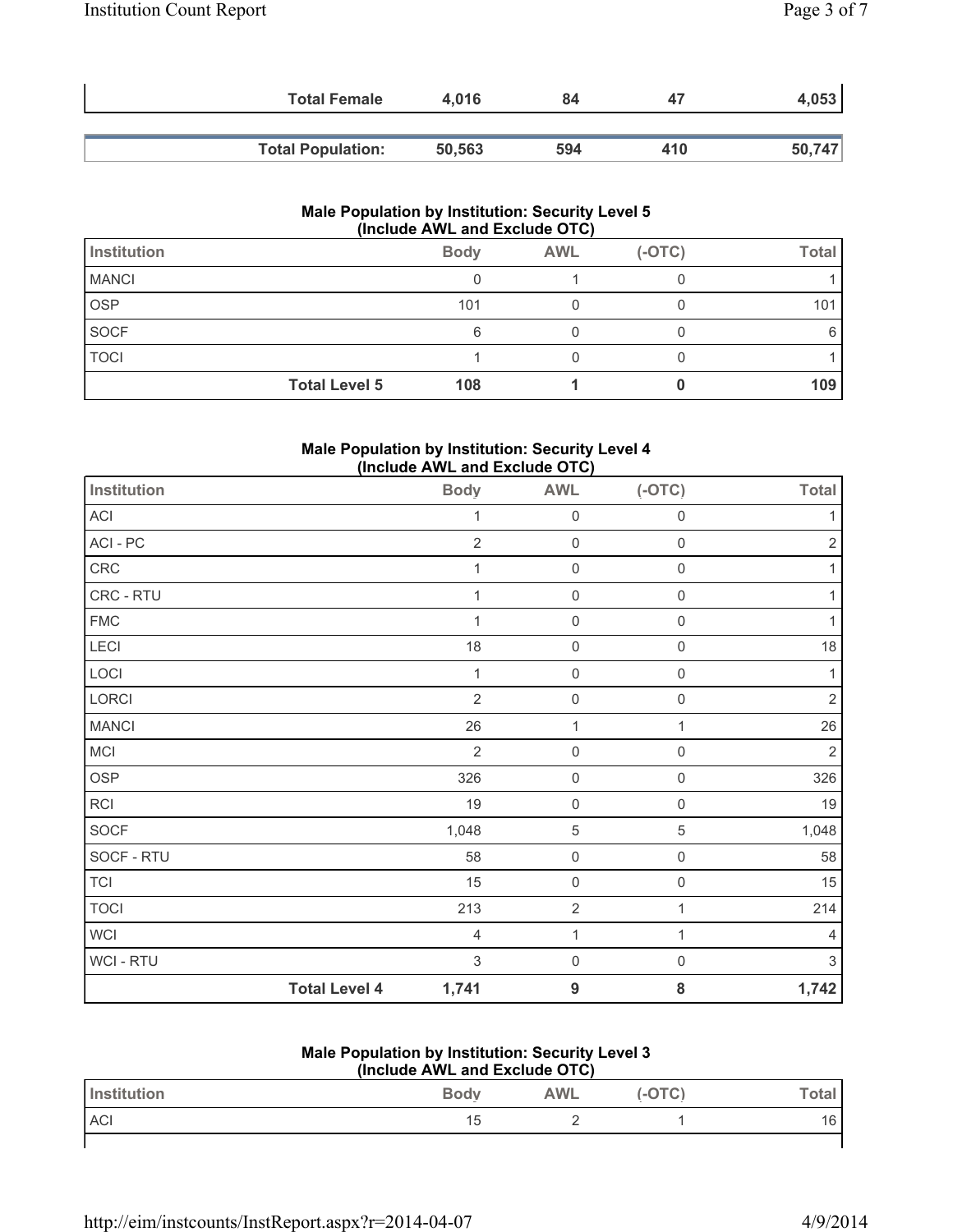| ACI - PC                          |                      | 83             | $\mathsf{O}\xspace$       | $\boldsymbol{0}$    | 83             |
|-----------------------------------|----------------------|----------------|---------------------------|---------------------|----------------|
| <b>BECI</b>                       |                      | 1              | $\mathsf{O}\xspace$       | $\mathbf 0$         | $\mathbf{1}$   |
| CCI                               |                      | 14             | $\overline{2}$            | $\sqrt{2}$          | 14             |
| CRC                               |                      | 47             | $\,6$                     | 3                   | 50             |
| CRC - Cadre                       |                      | 205            | $\mathsf{O}\xspace$       | $\mathsf 0$         | 205            |
| CRC - Reception                   |                      | 855            | $\boldsymbol{9}$          | 8                   | 856            |
| CRC - RTU                         |                      | 90             | $\mathsf 0$               | $\mathsf 0$         | $90\,$         |
| <b>FMC</b>                        |                      | 11             | $\mathsf 0$               | $\mathsf 0$         | 11             |
| FMC - Intensive Care - Male (CMC) |                      | $\,8\,$        | $\mathsf{O}\xspace$       | $\mathsf{O}\xspace$ | $\,8\,$        |
| GCI                               |                      | $\,6\,$        | $\mathbf 1$               | $\mathbf 1$         | $\,6\,$        |
| LAECI                             |                      | $\overline{2}$ | $\mathsf{O}\xspace$       | $\mathsf{O}\xspace$ | $\overline{2}$ |
| <b>LECI</b>                       |                      | 2,185          | 19                        | 15                  | 2,189          |
| LOCI                              |                      | $\,6\,$        | $\mathsf{O}\xspace$       | $\mathsf 0$         | $\,6$          |
| LORCI                             |                      | 43             | $\,6$                     | $\,6\,$             | 43             |
| <b>LORCI - Cadre</b>              |                      | 223            | $\mathsf 0$               | $\mathsf 0$         | 223            |
| <b>LORCI - Reception</b>          |                      | 640            | 19                        | 17                  | 642            |
| <b>MACI</b>                       |                      | 5              | $\mathsf 0$               | $\mathsf 0$         | 5              |
| MACI - Youth                      |                      | 3              | $\mathsf 0$               | $\mathsf 0$         | $\mathfrak{S}$ |
| <b>MANCI</b>                      |                      | 1,986          | 15                        | 13                  | 1,988          |
| MCI                               |                      | $\overline{2}$ | $\mathsf 0$               | $\mathsf 0$         | $\overline{2}$ |
| NCCI                              |                      | 24             | $\mathsf{O}\xspace$       | $\mathsf 0$         | 24             |
| <b>NCI</b>                        |                      | 11             | $\mathsf{O}\xspace$       | $\mathsf{O}\xspace$ | 11             |
| OSP                               |                      | $\overline{2}$ | $\mathsf{O}\xspace$       | $\mathsf 0$         | $\mathbf 2$    |
| PCI                               |                      | 51             | $\ensuremath{\mathsf{3}}$ | $\mathbf 1$         | 53             |
| <b>RCI</b>                        |                      | 1,917          | 17                        | 16                  | 1,918          |
| <b>RICI</b>                       |                      | $\overline{7}$ | $\mathsf 0$               | $\mathbf 0$         | $\overline{7}$ |
| SCI                               |                      | $\mathbf{1}$   | $\mathbf{1}$              | $\mathbf{1}$        | $\mathbf{1}$   |
| SOCF                              |                      | 65             | $\mathsf{O}\xspace$       | $\mathsf{O}\xspace$ | 65             |
| SOCF - RTU                        |                      | $\sqrt{5}$     | $\mathsf{O}\xspace$       | $\mathsf{O}\xspace$ | 5              |
| <b>TCI</b>                        |                      | 1,018          | $10$                      | $\,8\,$             | 1,020          |
| TCI - Camp                        |                      | $\mathbf{1}$   | $\mathsf 0$               | $\mathsf{O}\xspace$ | $\mathbf{1}$   |
| <b>TOCI</b>                       |                      | 787            | $\mathsf 3$               | $\mathfrak{S}$      | 787            |
| WCI                               |                      | 1,245          | 11                        | $\boldsymbol{9}$    | 1,247          |
| WCI - RTU                         |                      | 42             | $\mathsf{O}\xspace$       | $\mathsf{O}\xspace$ | 42             |
|                                   | <b>Total Level 3</b> | 11,606         | 124                       | 104                 | 11,626         |

# **Male Population by Institution: Security Level 2**

| (Include AWL and Exclude OTC) |             |            |        |       |  |
|-------------------------------|-------------|------------|--------|-------|--|
| <b>Institution</b>            | <b>Body</b> | <b>AWL</b> | (-OTC) | Total |  |
| <b>ACI</b>                    | 576         |            |        | 577   |  |
|                               |             |            |        |       |  |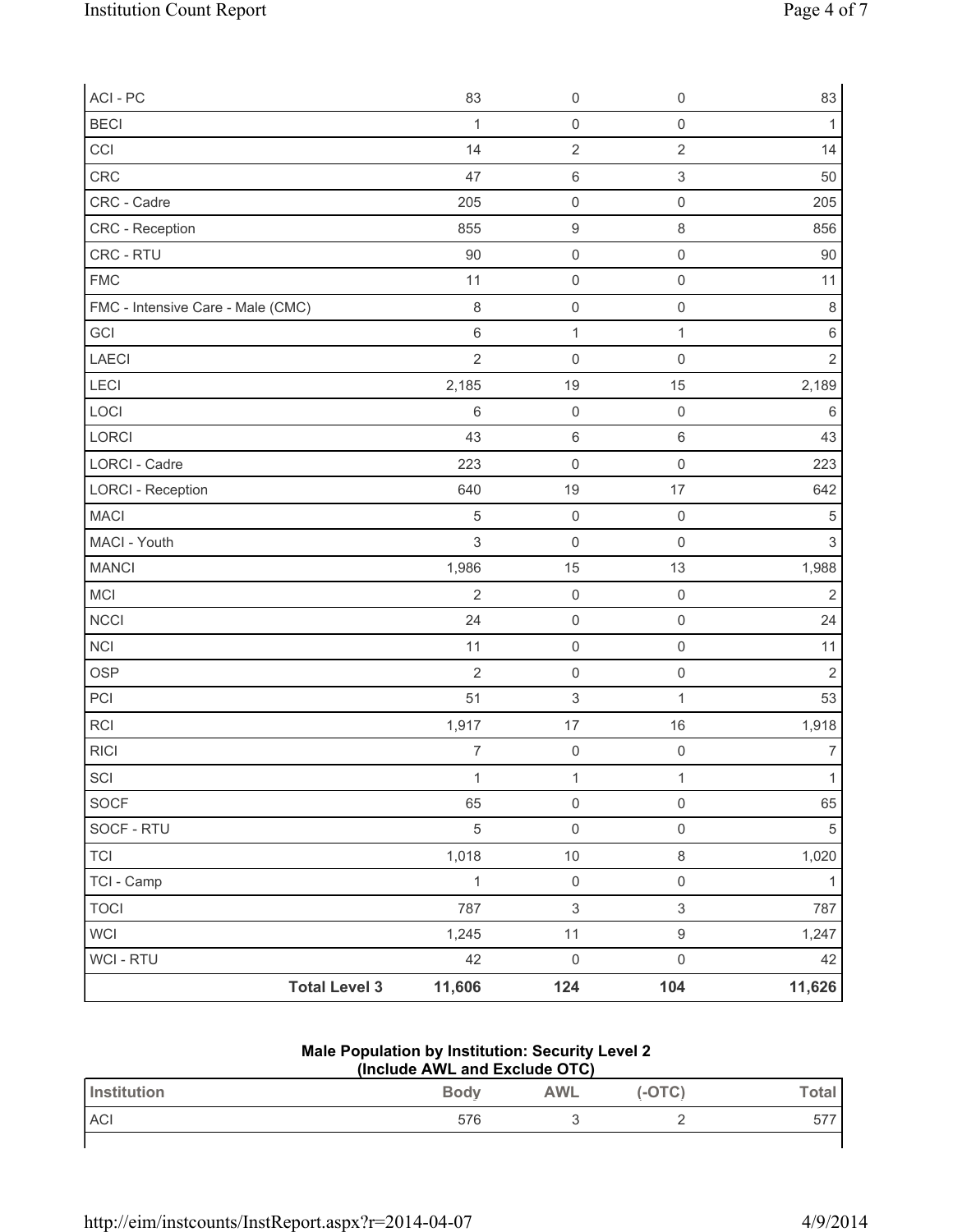| ACI - PC                          | 66             | $\mathsf{O}\xspace$       | $\mathsf{O}\xspace$ | 66             |
|-----------------------------------|----------------|---------------------------|---------------------|----------------|
| <b>ACI - RTU</b>                  | 87             | $\mathsf{O}\xspace$       | $\mathsf{O}\xspace$ | 87             |
| <b>BECI</b>                       | 1,530          | 10                        | $\hbox{9}$          | 1,531          |
| CCI                               | 1,729          | 15                        | 10                  | 1,734          |
| CRC                               | 99             | $\ensuremath{\mathsf{3}}$ | $\overline{2}$      | 100            |
| CRC - Cadre                       | 47             | $\mathsf{O}\xspace$       | $\mathsf{O}\xspace$ | 47             |
| CRC - Reception                   | 159            | $\overline{4}$            | $\sqrt{2}$          | 161            |
| CRC - RTU                         | 25             | $\mathsf{O}\xspace$       | $\mathsf{O}\xspace$ | 25             |
| <b>FMC</b>                        | 12             | $\mathsf{O}\xspace$       | $\mathsf{O}\xspace$ | 12             |
| FMC - Intensive Care - Male (CMC) | 22             | $\mathsf{O}\xspace$       | $\mathsf{O}\xspace$ | 22             |
| GCI                               | 774            | $\,$ 6 $\,$               | 4                   | 776            |
| GCI - Camp                        | $\mathbf 1$    | $\mathsf{O}\xspace$       | 0                   | 1              |
| LAECI                             | 1,289          | 30                        | 23                  | 1,296          |
| LECI                              | 65             | $\mathbf 0$               | $\mathsf{O}\xspace$ | 65             |
| LOCI                              | 1,088          | $\,8\,$                   | $\overline{7}$      | 1,089          |
| <b>LORCI</b>                      | 67             | $\,$ 5 $\,$               | $\,$ 5 $\,$         | 67             |
| <b>LORCI - Cadre</b>              | 12             | $\mathsf{O}\xspace$       | $\mathsf{O}\xspace$ | 12             |
| <b>LORCI - Reception</b>          | 315            | $\hbox{9}$                | $\hbox{9}$          | 315            |
| <b>MACI</b>                       | 1,023          | $\mathbf 5$               | 3                   | 1,025          |
| MACI - Youth                      | 14             | $\mathsf{O}\xspace$       | $\mathsf{O}\xspace$ | 14             |
| <b>MANCI</b>                      | 109            | $\mathbf 1$               | $\mathbf 1$         | 109            |
| MCI                               | 1,725          | 22                        | 17                  | 1,730          |
| MCI - Camp                        | $\overline{2}$ | 0                         | $\mathbf 0$         | $\overline{2}$ |
| <b>NCCI</b>                       | 1,573          | 21                        | 16                  | 1,578          |
| <b>NCI</b>                        | 1,788          | 27                        | 21                  | 1,794          |
| PCI                               | 805            | 15                        | $\mathbf{1}$        | 819            |
| RCI                               | 219            | $\mathsf{O}\xspace$       | 0                   | 219            |
| <b>RICI</b>                       | 786            | $\,8\,$                   | $\overline{4}$      | 790            |
| SCI                               | 1,101          | $17$                      | 13                  | 1,105          |
| <b>TCI</b>                        | 27             | $\mathbf{1}$              | $\mathbf 1$         | 27             |
| <b>TOCI</b>                       | 46             | $\mathsf{O}\xspace$       | $\mathsf{O}\xspace$ | 46             |
| WCI                               | 66             | $\mathsf 0$               | $\mathbf 0$         | 66             |
| <b>WCI - RTU</b>                  | $\overline{2}$ | $\mathsf{O}\xspace$       | $\mathsf 0$         | $\overline{2}$ |
| <b>Total Level 2</b>              | 17,249         | 210                       | 150                 | 17,309         |

#### **Male Population by Institution: Security Level 1 (Include AWL and Exclude OTC)**

| Institution | <b>Body</b> | <b>AWL</b> | $(-OTC)$ | Total <sub>1</sub> |
|-------------|-------------|------------|----------|--------------------|
| <b>ACI</b>  | 746         |            |          | 749                |
| ACI - PC    | 28          |            |          | 28                 |
|             |             |            |          |                    |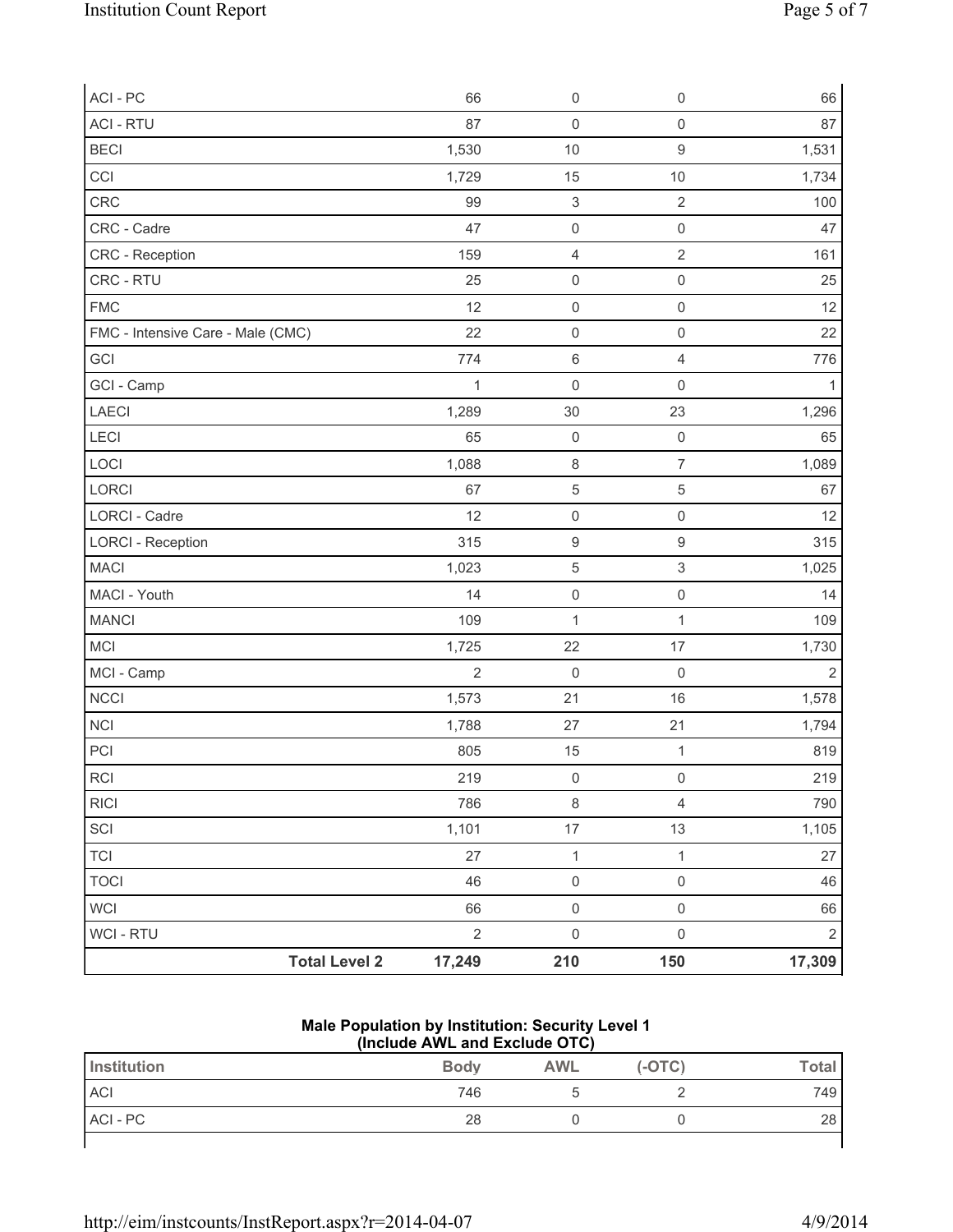| <b>ACI - RTU</b>                  | 44             | $\mathbf 0$               | 0                   | 44             |
|-----------------------------------|----------------|---------------------------|---------------------|----------------|
| <b>BECI</b>                       | 702            | 14                        | 8                   | 708            |
| <b>BECI</b> - Camp                | 483            | $\mathsf{O}\xspace$       | $\mathsf{O}\xspace$ | 483            |
| CCI                               | 891            | $\overline{4}$            | $\mathsf 0$         | 895            |
| <b>CRC</b>                        | 43             | $\mathsf 0$               | $\mathsf{O}\xspace$ | 43             |
| CRC - Cadre                       | $\overline{7}$ | $\mathsf 0$               | $\mathsf{O}\xspace$ | $\overline{7}$ |
| CRC - Reception                   | 135            | $\overline{4}$            | $\overline{4}$      | 135            |
| CRC - RTU                         | $\overline{7}$ | $\mathsf 0$               | $\mathsf{O}\xspace$ | $\overline{7}$ |
| <b>FMC</b>                        | 337            | $\sqrt{2}$                | $\mathbf{1}$        | 338            |
| FMC - Intensive Care - Male (CMC) | 10             | $\mathsf 0$               | $\mathsf{O}\xspace$ | 10             |
| GCI                               | 467            | $\,8\,$                   | $\,6$               | 469            |
| GCI - Camp                        | 761            | $\mathsf{O}\xspace$       | $\mathsf{O}\xspace$ | 761            |
| <b>GCI-RTU</b>                    | $\overline{2}$ | $\mathsf{O}\xspace$       | $\mathsf{O}\xspace$ | $\overline{2}$ |
| <b>LAECI</b>                      | 483            | $\,6\,$                   | $\overline{4}$      | 485            |
| LECI                              | 12             | $\mathsf 0$               | $\mathsf{O}\xspace$ | 12             |
| LECI - Camp                       | 186            | $\mathbf 0$               | $\mathsf{O}\xspace$ | 186            |
| LOCI                              | 1,176          | $\,8\,$                   | $\overline{5}$      | 1,179          |
| LORCI                             | 39             | $\overline{4}$            | $\overline{2}$      | 41             |
| LORCI - Cadre                     | 8              | $\mathsf 0$               | $\mathsf{O}\xspace$ | 8              |
| <b>LORCI - Reception</b>          | 185            | 14                        | 13                  | 186            |
| MACI - Minimum                    | 1,411          | 13                        | $10$                | 1,414          |
| <b>MANCI</b>                      | 14             | $\,6\,$                   | $\overline{4}$      | 16             |
| MANCI - Camp                      | 403            | $\mathbf 0$               | $\mathsf{O}\xspace$ | 403            |
| <b>MCI</b>                        | 478            | $\ensuremath{\mathsf{3}}$ | $\mathsf{O}\xspace$ | 481            |
| MCI - Camp                        | 376            | $\mathbf 0$               | $\mathsf{O}\xspace$ | 376            |
| <b>NCCI</b>                       | 708            | $\boldsymbol{9}$          | 6                   | 711            |
| NCCI - Camp                       | 387            | $\mathsf{O}\xspace$       | $\mathsf{O}\xspace$ | 387            |
| <b>NCI</b>                        | 709            | $\boldsymbol{9}$          | $\overline{4}$      | 714            |
| <b>OSP</b>                        | $6\,$          | $\mathsf{O}\xspace$       | $\mathsf{O}\xspace$ | 6              |
| PCI                               | 1,257          | 21                        | 12                  | 1,266          |
| <b>RICI</b>                       | 1,711          | 22                        | 15                  | 1,718          |
| SCI                               | 1,007          | $\,6\,$                   | $\overline{2}$      | 1,011          |
| <b>TCI</b>                        | 48             | $\,6\,$                   | $\overline{2}$      | 52             |
| TCI - Camp                        | 440            | $\mathbf 0$               | $\mathsf{O}\xspace$ | 440            |
| <b>Total Level 1</b>              | 15,707         | 164                       | 100                 | 15,771         |

# **High Offender ID's**

| Correctional Reception Center:   | A699568 |
|----------------------------------|---------|
| Lorain Correctional Institution: | A689942 |